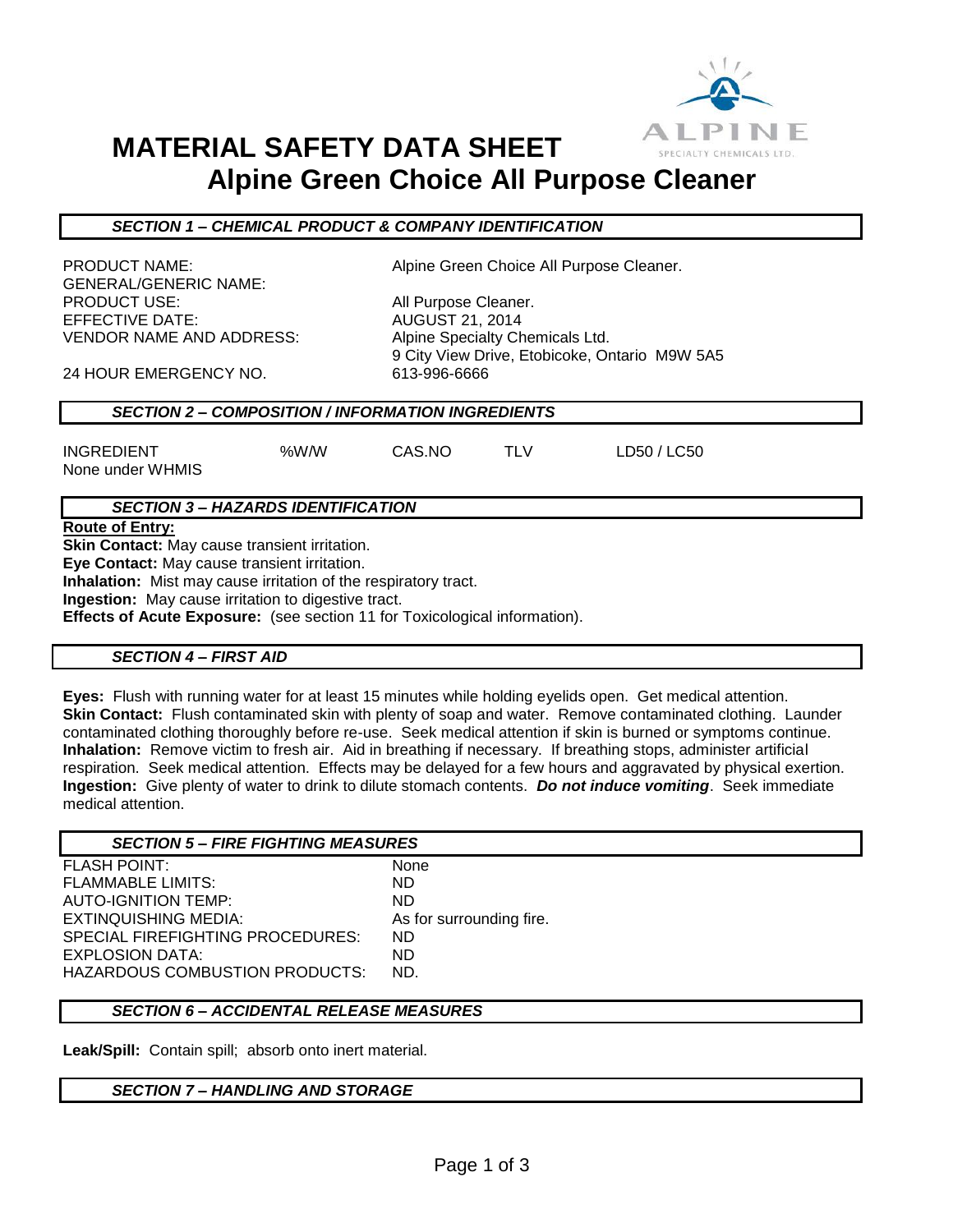## **MATERIAL SAFETY DATA SHEET Alpine Green Choice All Purpose Cleaner**

**Handling Procedures**: Avoid all skin contact. Ventilate adequately, otherwise wear an appropriate breathing apparatus. Avoid contact with eyes, skin or clothing. Keep container closed when not in use. **Storage Procedures**: Keep from freezing. Keep containers closed when not in use.

## *SECTION 8 – EXPOSURE CONTROLS*

**PROTECTIVE EQUIPMENT TO BE USED:** RESPIRATORY PROTECTION: Not required under adequate ventilation. VENTILATION: General ventilation adequate. PROTECTIVE GLOVES: Not required. EYE PROTECTION: Not required. OTHER PROTECTIVE MEASURES: ND

## *SECTION 9 – PHYSICAL PROPERTIES*

| <b>PHYSICAL STATE:</b>        | Liquid              |
|-------------------------------|---------------------|
| APPEARANCE AND ODOUR:         | Opaque Liquid       |
| <b>ODOUR THRESHOLD:</b>       | ND                  |
| <b>SPECIFIC GRAVITY:</b>      | 1.0                 |
| <b>VAPOUR PRESSURE:</b>       | ND.                 |
| <b>VAPOUR DENSITY:</b>        | ND.                 |
| PH:                           | 7                   |
| <b>EVAPORATION RATE:</b>      | ND                  |
| <b>INITIAL BOILING POINT:</b> | 100°C approximately |
| <b>WATER SOLUBILITY:</b>      | Complete            |
| <b>FREEZING POINT:</b>        | 0°C approximately   |
|                               |                     |

## *SECTION 10 – STABILITY AND REACTIVITY*

STABILITY: STABILITY: INCOMPATIBILITY: ND HAZARDOUS DECOMPOSITION PRODUCTS: ND HAZARDOUS POLYMERIZATION: Will not occur. CONDITIONS TO AVOID: ND

| <b>SECTION 11 - TOXICOLOGICAL INFORMATION</b> |                                                                 |
|-----------------------------------------------|-----------------------------------------------------------------|
| THRESHOLD LIMIT VALUE:                        | ND                                                              |
| EFFECTS OF ACCUTE EXPOSURE:                   | None known                                                      |
| <b>SKIN CONTACT:</b>                          | May cause irritation.                                           |
| EYE CONTACT:                                  | May cause irritation. May cause damage if not treated properly. |
| INHALATION:                                   | None expected.                                                  |
| INGESTION:                                    | May cause irritation to digestive tract.                        |

EFFECT OF CHRONIC EXPOSURE: None known IRRITANCY OF PRODUCT: Minimal CARCINOGENICITY: ND SENSITIZATION TO MATERIAL: ND REPRODUCTION TOXICITY: ND TERATOGENTICITY: ND MUTAGENICITY: ND

*SECTION 12 – ECOLOGICAL CONSIDERATION*

No permanent effects on ecosystems.

#### *SECTION 13 – DISPOSAL CONSIDERATIONS*

**Waste Disposal:** In accordance with federal, provincial or local government requirements.

*SECTION 14 – TRANSPORT INFORMATION*

**TDG Classification:** Not Regulated